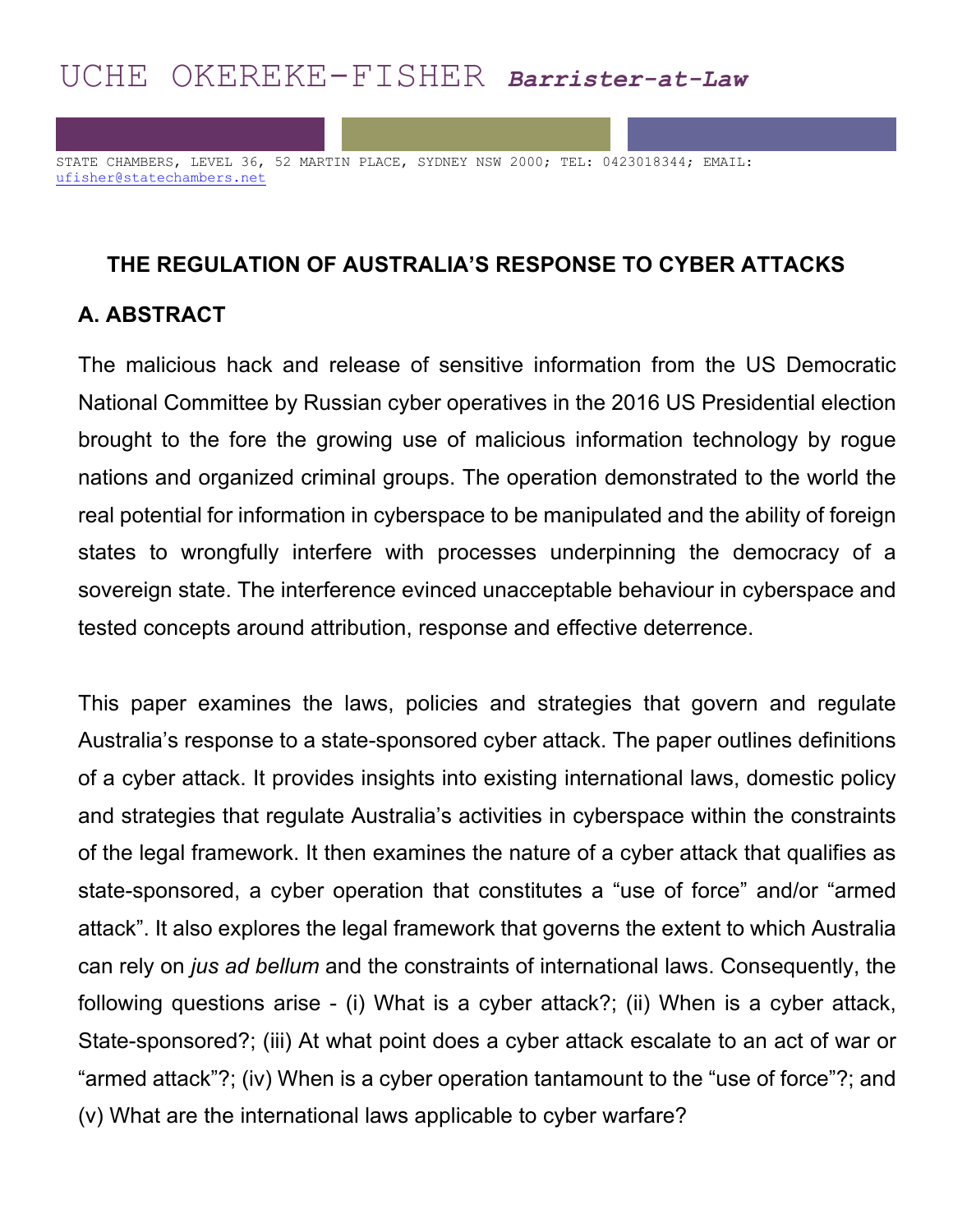#### **B. INTRODUCTION**

 $\overline{a}$ 

Cyberspace has become an increasingly important domain, woven intricately into our trade and commerce, businesses, critical infrastructures and our daily existence<sup>1</sup>. Today, computer technology is at the heart of all we do. Australia's critical infrastructures are increasingly dependent on computers and computer services. However, this overwhelming reliance on cyberspace exposes our society to the vulnerabilities associated with technology. The more technologically advanced a state is, the more vulnerable it is to cyber attacks. If computer networks become the "nerve system" of civilian and military infrastructures, disrupting them will be tantamount to paralyzing the country<sup>2</sup>.

Hostile activity in cyberspace has the potential to threaten international peace, security and stability. A large-scale cyber attack on critical infrastructure would have severe implications for international security<sup>3</sup>. The most harmful attacks using information technology include those targeted against the critical infrastructure and associated information systems of a State. The risk of harmful attacks against critical infrastructure is both real and serious<sup>4</sup>. The borderless nature of cyberspace means that the capacity and behaviour of other states, the private sector, civil society and individuals can affect Australia's cyber interests<sup>5</sup>. Advanced malicious cyber activity

<sup>1</sup> Australia's Cyber Security Strategy, First Annual Update, <www.cybersecuritystrategy.pmc.gov.au/cyber-securitystrategy-first-annual-update-2017.pdf> at 9.

<sup>&</sup>lt;sup>2</sup> The United States National Security Strategy recalls that "the very technologies that empower us to lead and create also<br>
empower those who would disrupt and destroy", National Security Strategy, May 2010, empower those who would disrupt and destroy", National Security Strategy, May 2010, 27<www.whitehouse.gov/default/files/rss\_vewer/national\_security\_strategy.pdf>.

<sup>3</sup> Commonwealth of Australia, Department of Foreign Affairs and Trade, *Australia's International Cyber Engagement Strategy*, October 2017, at 45.

<sup>4</sup> United Nations report of the Group of Governmental Experts on Developments in the Field of Information and Telecommunications in the Context of International Security, 22 July 2015, at 8.

<sup>5</sup> Commonwealth of Australia, Department of Foreign Affairs and Trade, *Australia's International Cyber Engagement Strategy, October 2017*, at 83.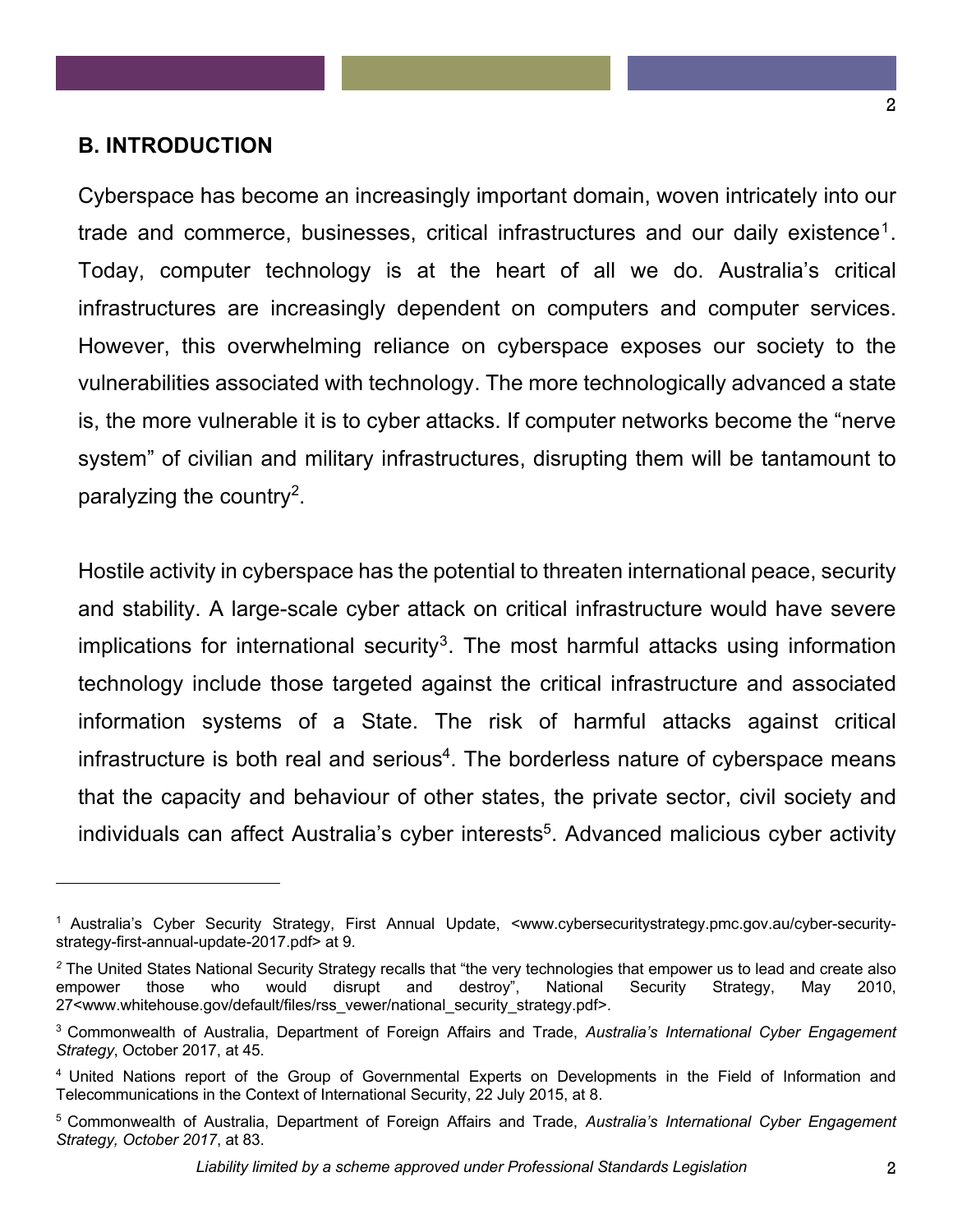against Australia's national and economic interests is increasing in frequency, scale, sophistication and severity. The reach and diversity of cyber adversaries are expanding, and their operations against both government and private networks are constantly evolving<sup>6</sup>.

The Australian Cyber Security Center (**ACSC**) continues to assess that a cyber attack against Australia would most likely be aimed at high value targets such as critical infrastructure, government networks or military capabilities. Over the last 12 months, the ACSC has detected extensive state-sponsored activity against Australian government and private sector networks in support of economic, foreign policy and national security objectives<sup>7</sup>. The foregoing notwithstanding, Australia has not been subjected to hostile cyber activity that would constitute an official cyber attack.

Although Australians and Australian interests are routinely targeted for compromise, no adversary has sought to disrupt or degrade Australian networks, or misuse stolen data to achieve the serious compromise of national security, stability or economic prosperity that would be considered to be a cyber attack<sup>8</sup>.

Commentators have suggested that the pandemonium created by the cyber mania is exaggerated. They claim that the vast majority of cyber-attacks are not carried out by government-sponsored hackers but by criminals intending to steal business secrets and financial information. They argue that analogising cyber attack incidents to war defeats the purpose of making the internet accessible and secure and is detrimental

<sup>6</sup> *Australian Cyber Security Center, Threat* Report 2017, at 16:

<sup>&</sup>lt;www.acsc.gov.au/publications/ACSC\_Threat\_Report\_2017.pdf>.

<sup>7</sup> *ibid* at 16.

<sup>8</sup> *ibid* at 50.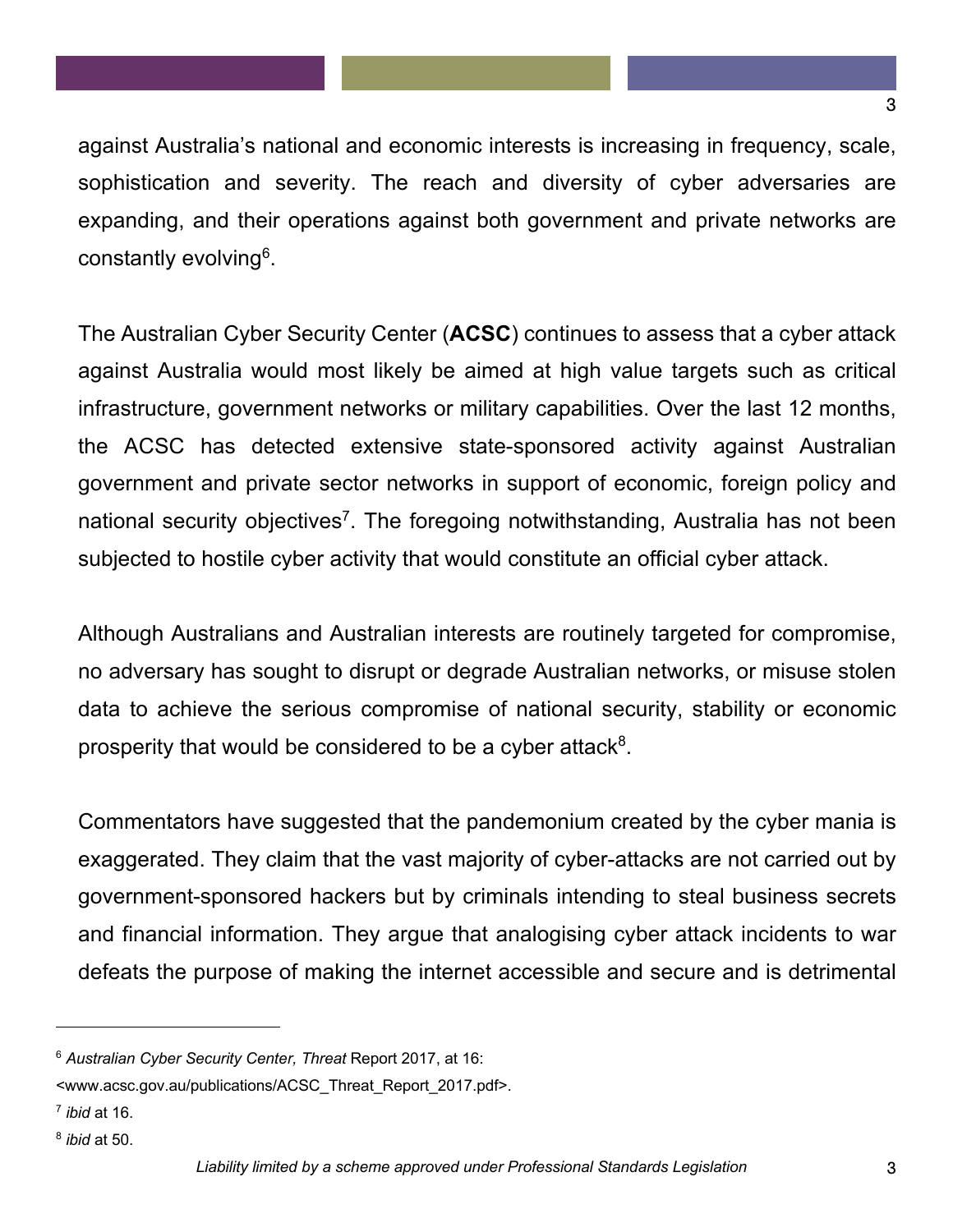to preventing the real challenges to cyber security, crime and espionage<sup>9</sup>.

### **C. DEFINITION OF CYBER ATTACK**

l

Literature review of articles by legal scholars in this field reveals a startling lack of consensus on the use of terms like cyber war, cyber attack, cyber warfare and cyber terror. Generally, these terms are used to describe conducts or activities that undermine or compromise the function of a computer network for a malicious purpose.

Cyber attack has been defined as (i) 'efforts to alter, disrupt or destroy computer systems or networks or the information or programs on them; and (ii) 'deliberate actions to alter, disrupt, deceive, degrade, or destroy computer systems or networks or the information and/or programs resident in or transiting these systems or networks'10. The Australian Government defines "cyber attack" as a deliberate act through cyberspace to manipulate, disrupt, deny, degrade or destroy computers or networks, or the information resident on them, with the effect of seriously compromising national security, stability or economic prosperity<sup>11</sup>. Likewise, cyber terrorism has been defined as "unlawful attacks against computers, networks and the information stored therein when done to intimidate or coerce a government or its people in furtherance of political or social objectives"<sup>12</sup>.

For the purpose of this essay, a cyber attack is a cyber operation, whether offensive

4

<sup>9</sup> Mary O'Connell, Louise Ariatsu, Elizabeth Wilmhurst, Chatam House, International Law Meeting Summary, 29 May 2012 *Cyber Security and International Law*, at 3.

<sup>10</sup> Matthew C. Waxman, "Cyber-Attacks and Use of Force: Back to the Future of Article 2(4)", 36 *Yale Journal of International Law* (2011), 422.

<sup>&</sup>lt;sup>11</sup> Commonwealth of Australia, Department of Foreign Affairs and Trade, Australia's International Cyber Engagement Strategy, October 2017, at 47.

<sup>&</sup>lt;sup>12</sup> Professor Denning D in testimony before the US House of Representatives Committee on Armed Services, Special Oversight Panel on Terrorism, 23 May 2000, as cited in Grabosky P and Stohl M 'Cyber-terrorism' (2003) 82 *Reform* at 8.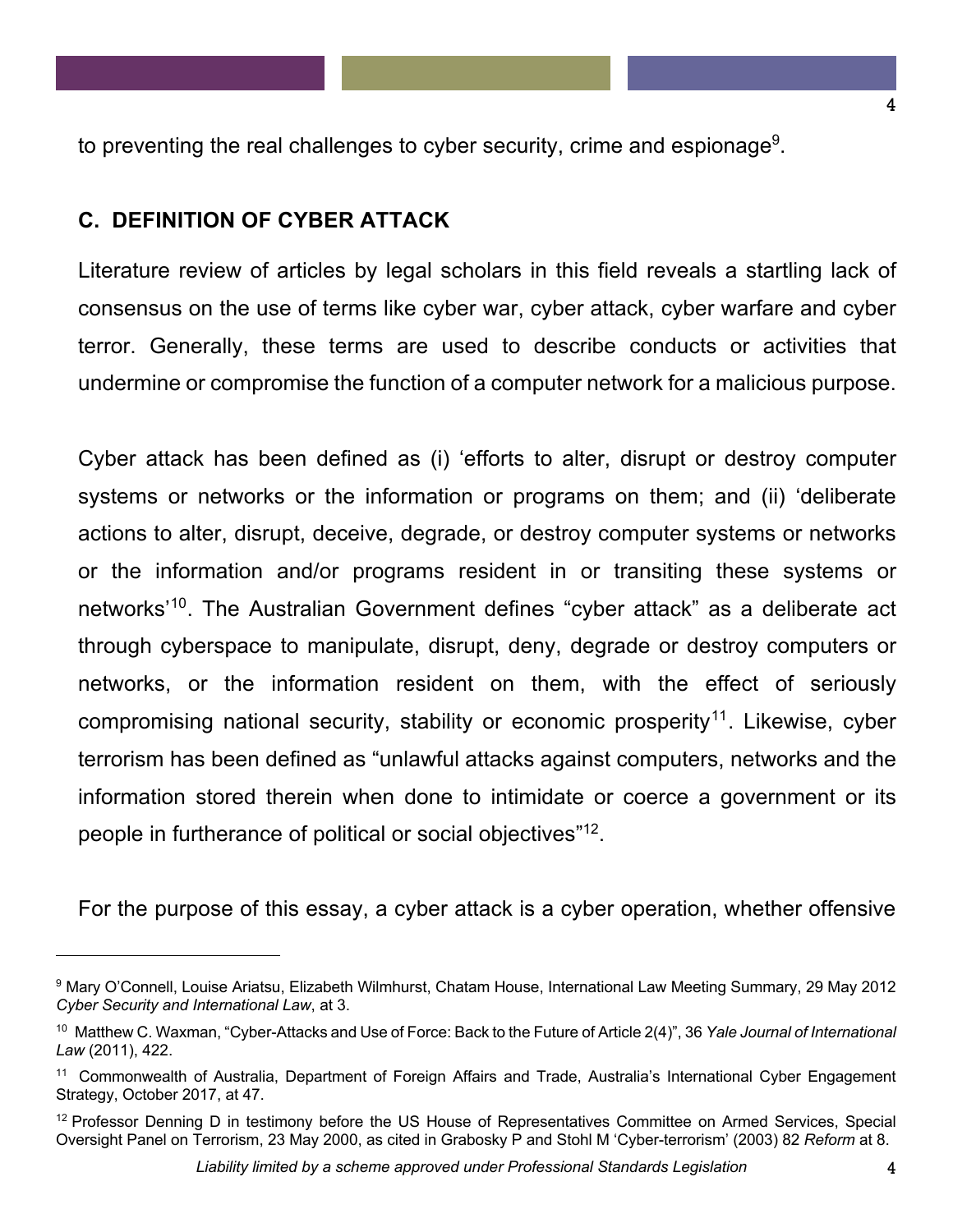or defensive, that is reasonably expected to cause injury or death to persons or damage or destruction to objects<sup>13</sup>.

The law of armed conflict applies to the targeting of any person or object during armed conflict irrespective of the means or methods of warfare employed. "Attack" means an act of violence against the adversary, whether in offence or defence. Hence, it is the use of violence that distinguishes an "attack" from other military operations. The better view is that non-violent operations such as psychological cyber operations and cyber espionage do not qualify as attacks<sup>14</sup>. Notably, however, acts of violence are not limited to activities that release kinetic force. Chemical, biological and radiological attacks qualify as acts of violence. The consequences of an operation, not its nature, is what determines the scope of the term "attack". The word "cause" is not limited to the effects on the targeted cyber system, but extends to any reasonably foreseeable consequential damage, destruction, injury or death.

The definition of cyber attack extends to an attack on data where the attack foreseeably results in the injury or death or death of individuals or damage or destruction of physical objects. The United Nations International Group of Experts agrees that not all cyber operations qualify as attack<sup>15</sup>. For example, the disruption of all email communications in the country (as opposed to the damaging the system on which the transmission relies) may have large-scale adverse consequences, but the law of armed conflict would not apply. Experts agree that cyber operations that merely

<sup>13</sup> International Group of Experts at the invitation of NATO Cooperative Cyber Defence Centre of Excellence, *Tallin Manual 2.0 on the International Law applicable to cyber operations,* Rule 92, at 415; this is consistent with the decision of the International Court of Justice in *Legality of the Threat or Use of Nuclear Weapons* [1996] ICJ 2 which decided that the means of attack is immaterial to its classification (at note 8, paragraph 39).

<sup>14</sup> *Ibid* at 415.

<sup>15</sup> *Ibid* at 418.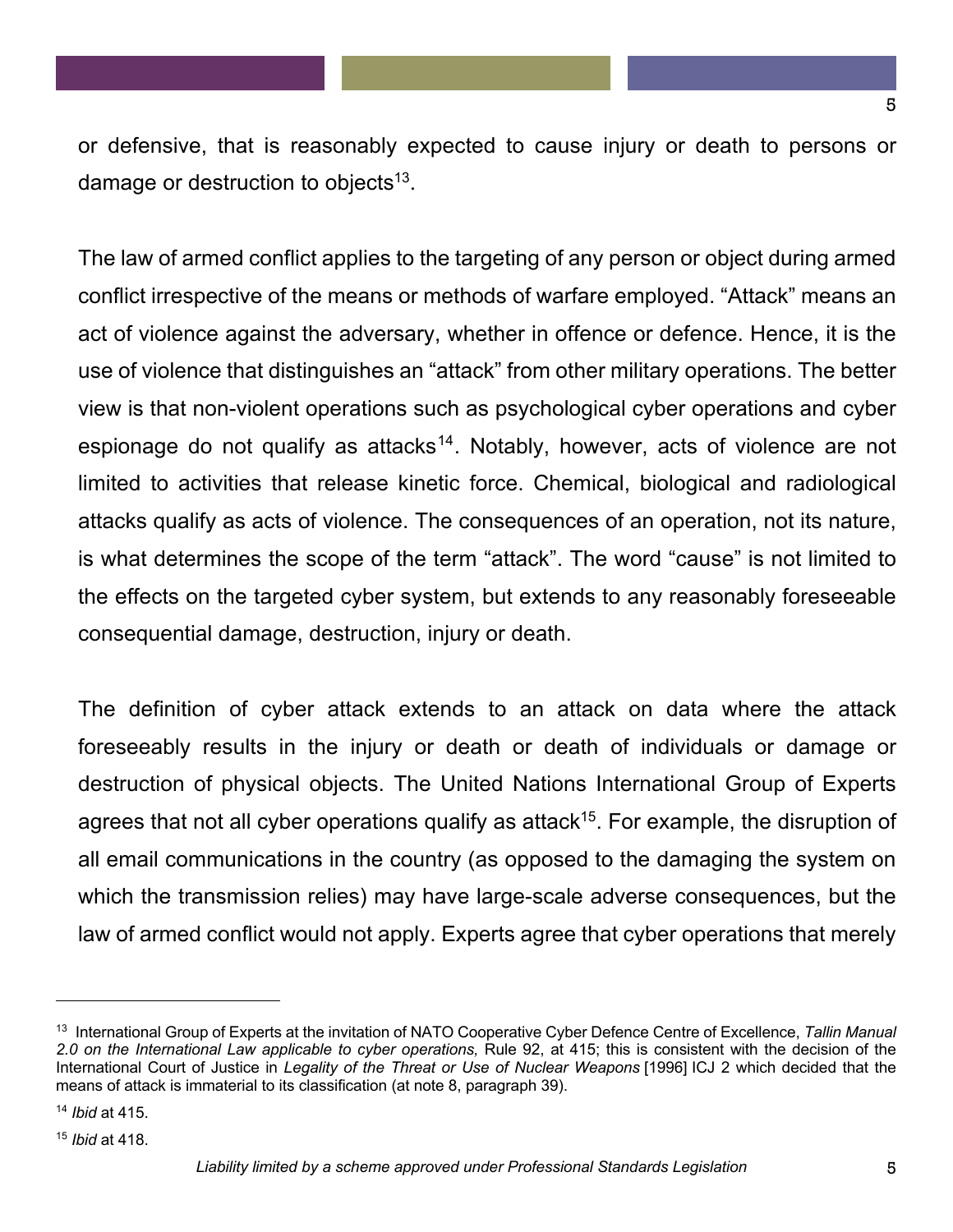cause inconvenience or irritation to the civilian population do not rise to the level of attack. Notably, a cyber operation need not result in the intended destructive effect to qualify as an attack.16 Hence, an attack that is successfully intercepted and does not result in actual harm is still an attack under the law of armed conflict, if absent the interception, it would have been likely to cause the intended consequences<sup>17</sup>. Not all cyber incidents therefore constitute a cyber attack, and not all cyber attacks constitute an act of cyber war.

In March 2011, the US Defense Department admitted that it was a victim to a cyberespionage leaks, where foreign hackers gained access to over 24,000 Pentagon files<sup>18</sup>. The Distributed Denial of Service attack on US Domain Name System provider, Dyn, disrupted major internet platforms and services in Australia, Europe and North America revealing vulnerabilities in Australia's internet infrastructure. In Australia, the eCensus failure highlighted the flaws in the government's digital transformation agenda. Although all of these incidents compromised the security of a computer network for the purpose of carrying out a military objective, they do not meet this paper's definition of a cyber-attack.

Mere cyber-espionage, or cyber-exploitation, does not constitute a cyber-attack, because neither of these concepts involves altering computer networks in a way that affects their current or future ability to function<sup>19</sup>. Undermining the function of a computer system requires conduct that affects the operation of the system either by damaging the operating system or by adding false, misleading, or unwelcome

<sup>16</sup> *Ibid* at 419 ("*AMW MANUAL, Commentary to Rule 1(e)*").

<sup>17</sup> *Ibid* at 419.

<sup>18</sup> Thom Shanker & Elisabeth Bumiller, *Hackers Gained Access to Sensitive Military Files*, NY Times at A6, July 15, 2011.

<sup>&</sup>lt;sup>19</sup> Oona A.Hathaway, Rebecca Crootof, Philip Levitz, Haley Nix, Aileen Nowlan, William Perdue, Julia Spiegel, "The Law of Cyber-Attack", *California Law Review*, 2012 at 14.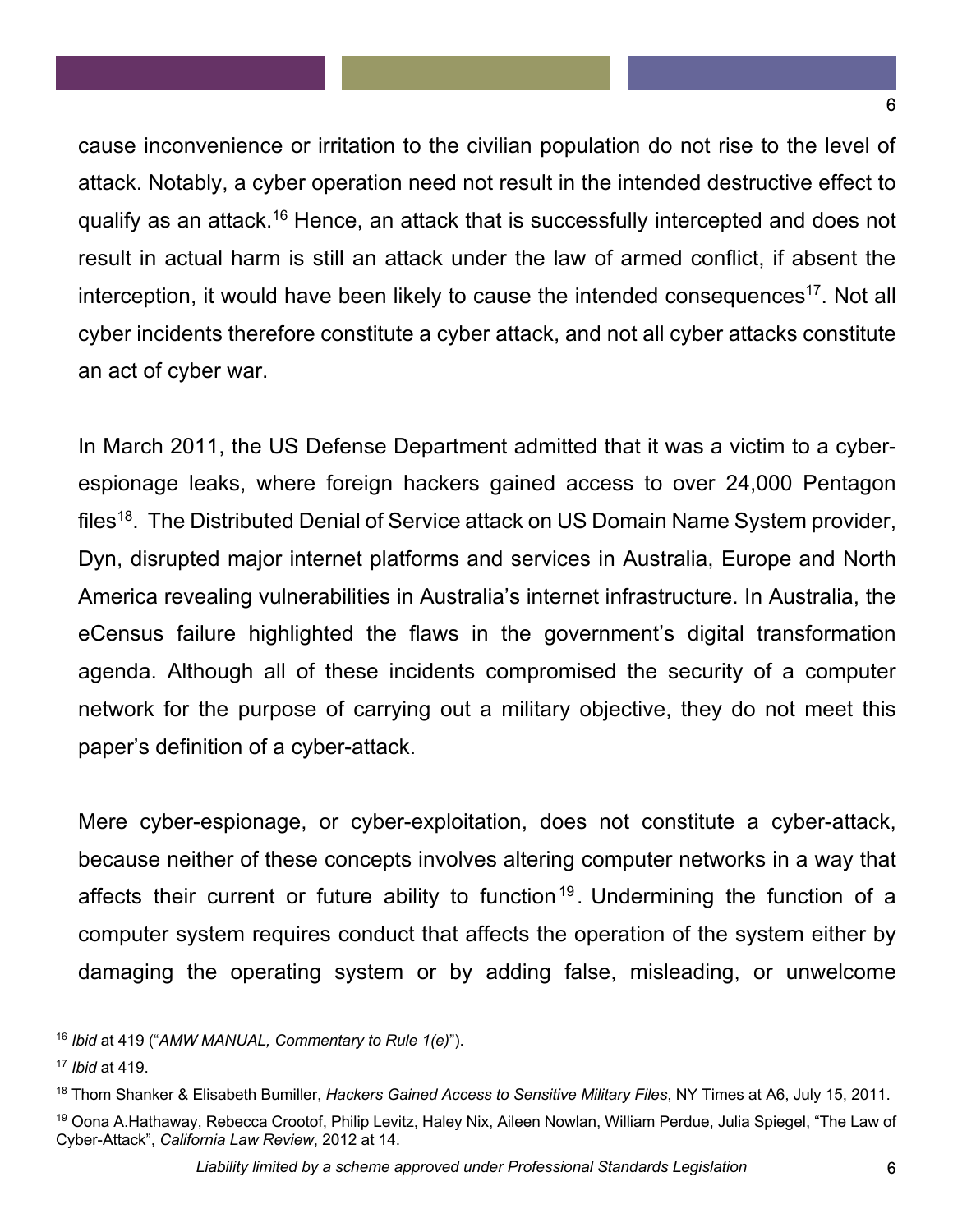7

information. Such activities may be criminal - as acts of corporate or political cyberespionage - but are not cyber-attacks.

#### *When is a cyber attack state-sponsored?*

l

A cyber attack is State-sponsored if it is authorised by a state and can be attributed to the relevant state. Article 8 of the International Law Commission Articles provides that "*the conduct of a person or group of persons shall be considered an act of a state under international law if the person or group of persons is in fact acting on the*  instructions of, or under the direction or control of that State in carrying out the *conduct".*

In the event of a cyber attack on Australian interests or critical infrastructure in cyberspace, the paramount issue that will emerge is the issue of identifying the source of the cyber attack and attributing the attack to the perpetrators or the Offending State. Given the possibility of retaliation by Australia and the attendant consequences of such conduct, it would be imperative that Australia identifies with precision and without doubt, the identity of the Offending State. Therein lies the quagmire. Origin of cyber attacks can be disguised by IP spoofing or the use of botnets. Anonymity is in fact one of the greatest advantages of cyberwarfare: even though the attacks might appear to originate from computers located in a certain country, this does not necessarily mean that the country or the owners of the computers involved were behind such actions<sup>20</sup>. The actors' conduct will be imputable to the State of which they are *de jure* organs<sup>21</sup>.

<sup>20</sup> Marco Roscini, "World Wide Warfare- Jus ad bellum and the Use of Cyber Force" *Max Planck Yearbook of United Nations Law*, Volume 14, 2010 at 99.

<sup>21</sup> According to Article 4 of the 2001 ILC Articles on State responsibility, "*the conduct of any state organ shall be considered act of that State under international law whether the organ exercises legislative, executive, judicial or any other functions, whatever position it holds in the organization of the State and whatever character as an organ of the central government or of a territorial unit of the State".*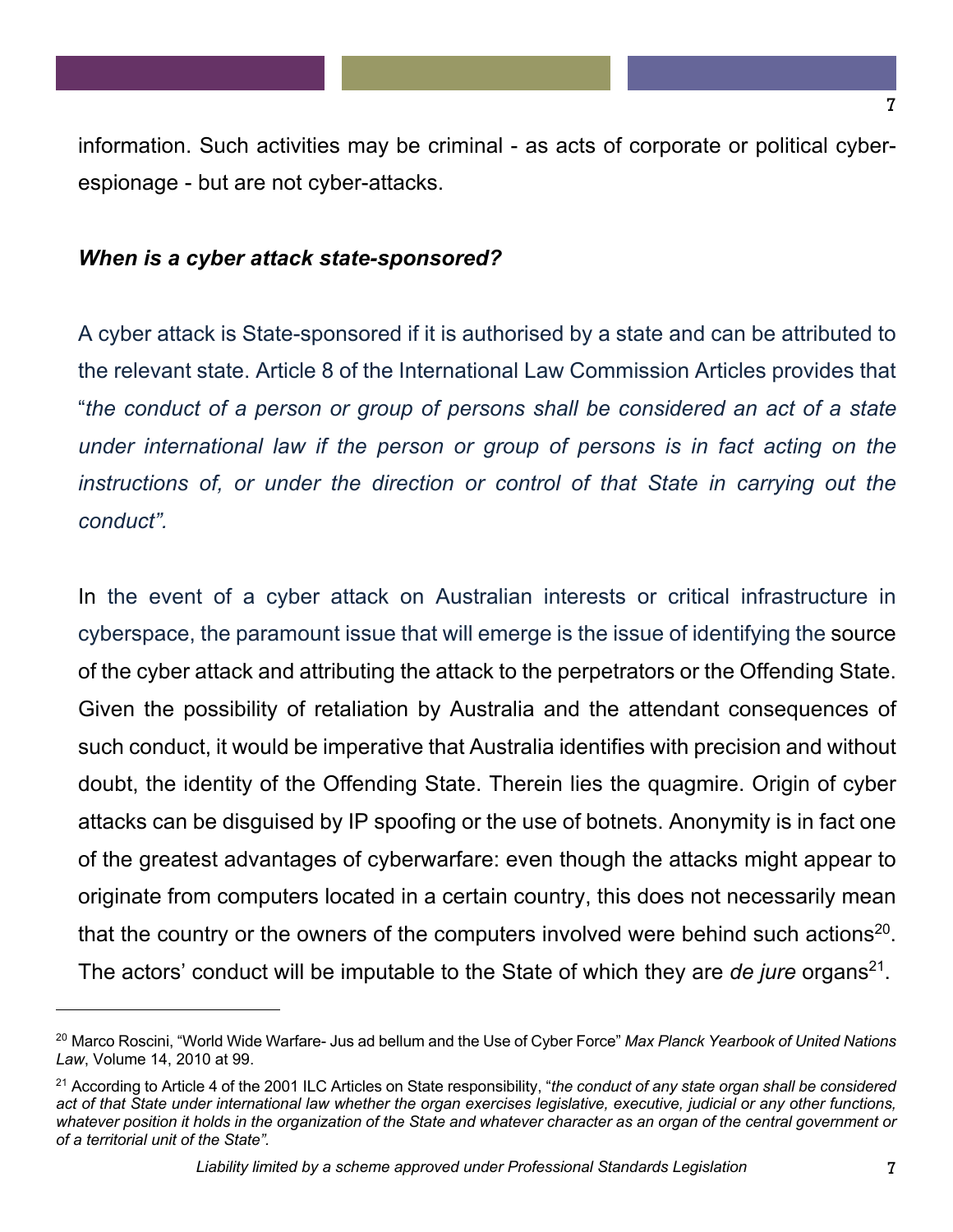Another complication associated with identification and attribution is the fact that details of state military capabilities are not publically available. Also, the perpetrator may not be a state. It may be members of government agencies, private corporations or independent contractors not acting under the authority of a state. Nevertheless, the relevant cyberattack will be attributed to the state "provided the person or entity is acting in that capacity in that particular instance<sup>22</sup>.

Identification and attribution may prove insurmountable in certain cases. For example, the widely reported cyber attack on the Estonia government. The Cyberattack was in response to the moving of a soviet war memorial; hackers interfered with the Estonia government websites using distributed denial of service. Though these attacks were widely believed to have been executed by Russia, the true identity of the perpetrators was never authenticated. Some argued that Estonia was attacked in a way that triggered the North Atlantic Treaty's (NATO) Article 5. However, NATO did not respond with a counter-attack but it did establish an internet defence facility in Estonia called the Cooperative Cyber Defense Center of Excellence (CCDCOE)23.

#### **When is a Cyber attack an act of war?**

 $\overline{\phantom{a}}$ 

The United Kingdom Under-Secretary for security and counter-terrorism also declared that a cyber attack that took out a power station would be an act of war $^{24}$ . In his remarks on the new White House cyber security office, President Obama qualified

<sup>&</sup>lt;sup>22</sup> Point 61, page 99, CA2 ILC Articles on State Responsibility, article 5, see note 52.

<sup>&</sup>lt;sup>23</sup> Mary O'Connell, Louise Ariatsu, Elizabeth Wilmhurst, Chatam House, International Law Meeting Summary, 29 May 2012 *Cyber Security and International Law*, at page 4.

<sup>24</sup> J. Doward, "*Britain fends off flood of foreign cyber-attacks*", The Observer, 7 March 2010,19.

*Liability limited by a scheme approved under Professional Standards Legislation* 8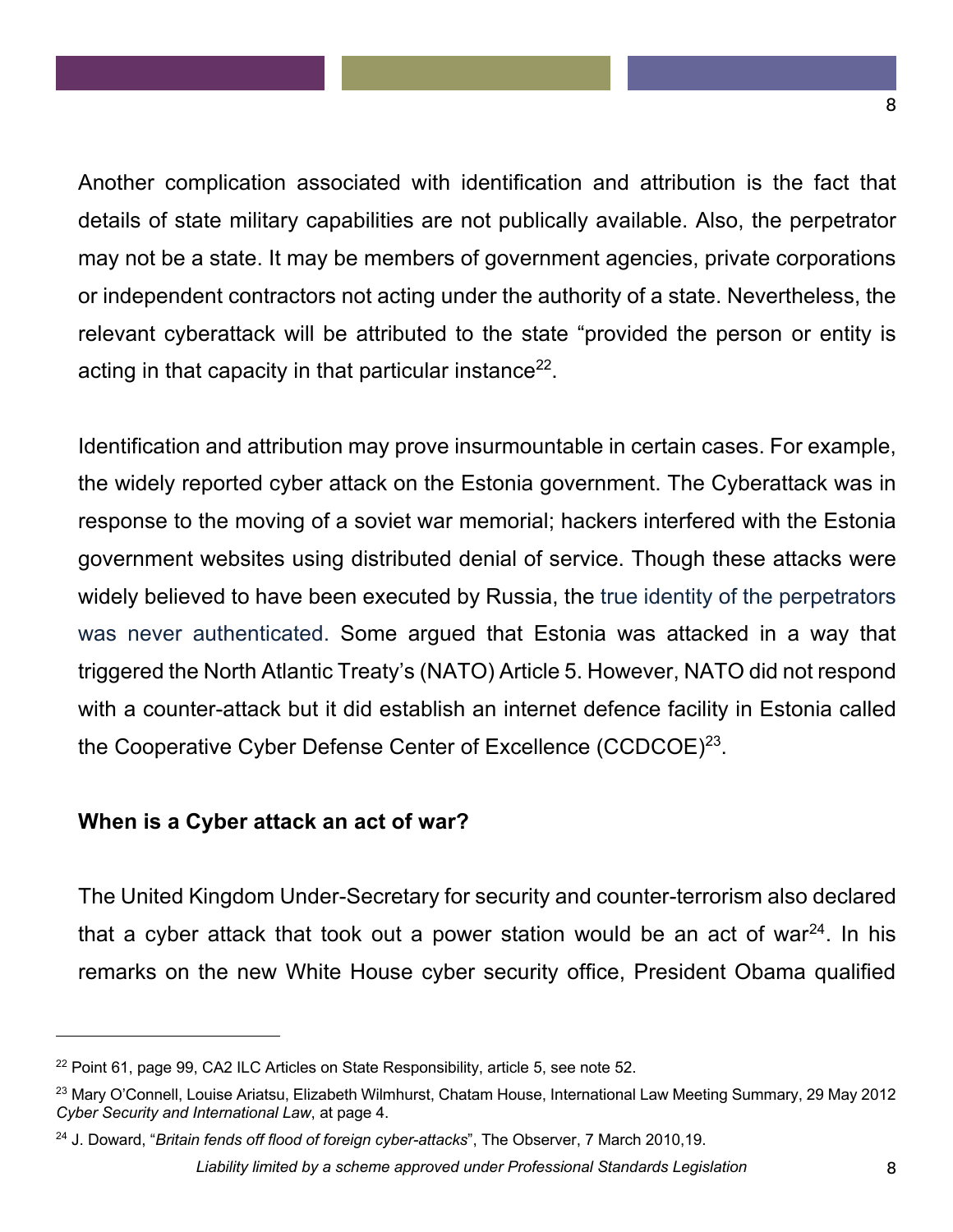attacks on defence and military networks as a "weapon of mass disruption $25$ . This paper argues that a Cyber attack, which triggers the self-dense right in Article 51 of the UN Charter, would be deemed to be an act of war.

# **D. INTERNATIONAL LAW AND RESPONSE TO CYBERATTACK**

A state-sponsored cyber attack on Australia will raise the question of what remedies are available to Australia as the victim state. The nature and scope of Australia's response to a cyber attack will be subject to International law. The International Court of Justice has stated that Articles 2(4) and 51 of the United Nations Charter regarding the prohibition of the use of force and self-defense respectively apply to any "use of force" regardless of the weapons employed<sup>26</sup>. With respect to cyber operations, it is not the instrument used that determines whether the use of force threshold has been crossed but rather, the consequences of the operation and its surrounding  $circumstances<sup>27</sup>$ .

When attributed to a state successfully, a cyber attack is a violation of the customary principle of non-intervention "on matters in which each state is permitted, by the principle of State sovereignty, to decide freely" such as "the choice of a political, economic, social and cultural system and formulation of foreign policy<sup>28</sup>. Hence, Cyber attacks can also amount to an unlawful intervention. For example, where a state

 $\overline{a}$ 

9

 $25$  "Remarks on securing the nation's cyber infrastructure", see note 1.

<sup>26</sup> International Group of Experts at the invitation of NATO Cooperative Cyber Defence Centre of Excellence, *Tallin Manual 2.0 on the International Law applicable to cyber operations,* Rule 92, at 328.

<sup>27</sup> *Ibid.*

<sup>&</sup>lt;sup>28</sup> ICJ reports 1986, see note 64, 107 et seq. (para.205). The principle of non-intervention has been reported in a number of agreements, but it is not expressly stated in the UN Charter. According to the ICJ, however, the principle is "part and parcel of customary international law" (*ibid*, 106, para 202).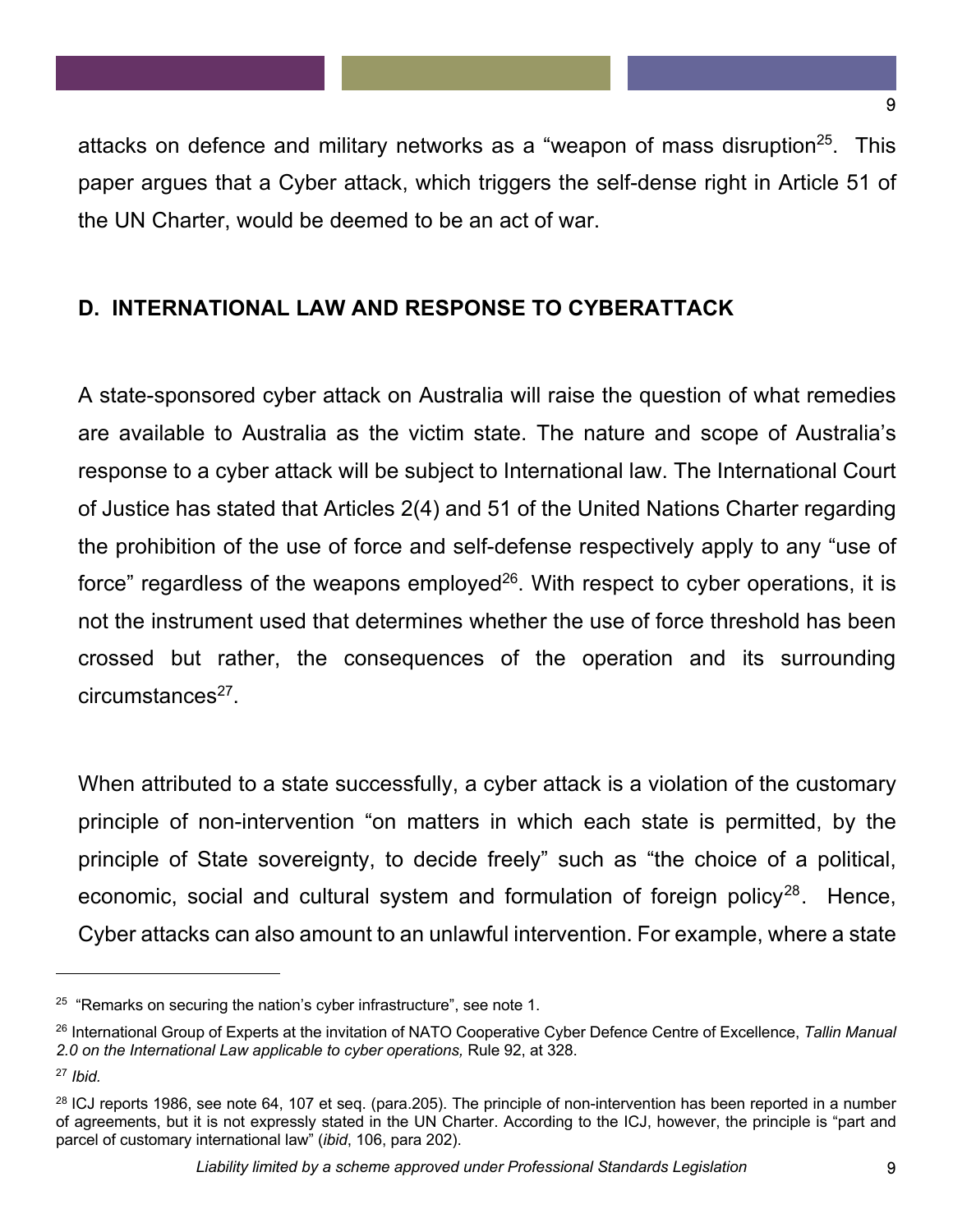engages in cyber propaganda through the defacement of websites aimed at formenting civil strife in the target state or sending of thousands of emails to voters in order to influence the outcome of political elections in another state<sup>29</sup>.

## **Use of Force and Armed Attack**

Legal regulation of the use of force begins with Article 2(4) of the United Nations (UN) Charter. Article 2(4) of the UN charter states that "*all Members shall refrain in their international relations from the threat or use of force against the territorial integrity or political independence of any state, or in any other manner inconsistent with the Purposes of the United Nations*." <sup>30</sup> Article 51 of the Charter then provides that "*nothing in the present Charter shall impair the inherent right of individual or collective selfdefence if an armed attack occurs against a Member of the United Nations*".

This section examines the norms of *jus ad bellum* as they presently exist<sup>31</sup>. A cyber operation that constitutes a threat or use of force against the territorial integrity or political independence of any state or that is in any other manner inconsistent with the purposes of the United Nations is unlawful  $32$ . There are two exceptions to the prohibition of the use of force – use of force authorized by the Security council under Chapter VII and self-defense pursuant to Article 51.

 $29$  See para II(j) of the Declaration on Non-Intervention.

<sup>30</sup> UN Charter article 2, para 4.

<sup>&</sup>lt;sup>31</sup> Jus ad bellum is the criteria that are to be referred to before engaging in war in order to determine whether it is justifiable. *Jus in bello* is the law that governs the manner in which warfare is conducted.

<sup>32</sup> International Group of Experts at the invitation of NATO Cooperative Cyber Defence Centre of Excellence, *Tallin Manual 2.0 on the International Law applicable to cyber operations*, Rule 68, at 329.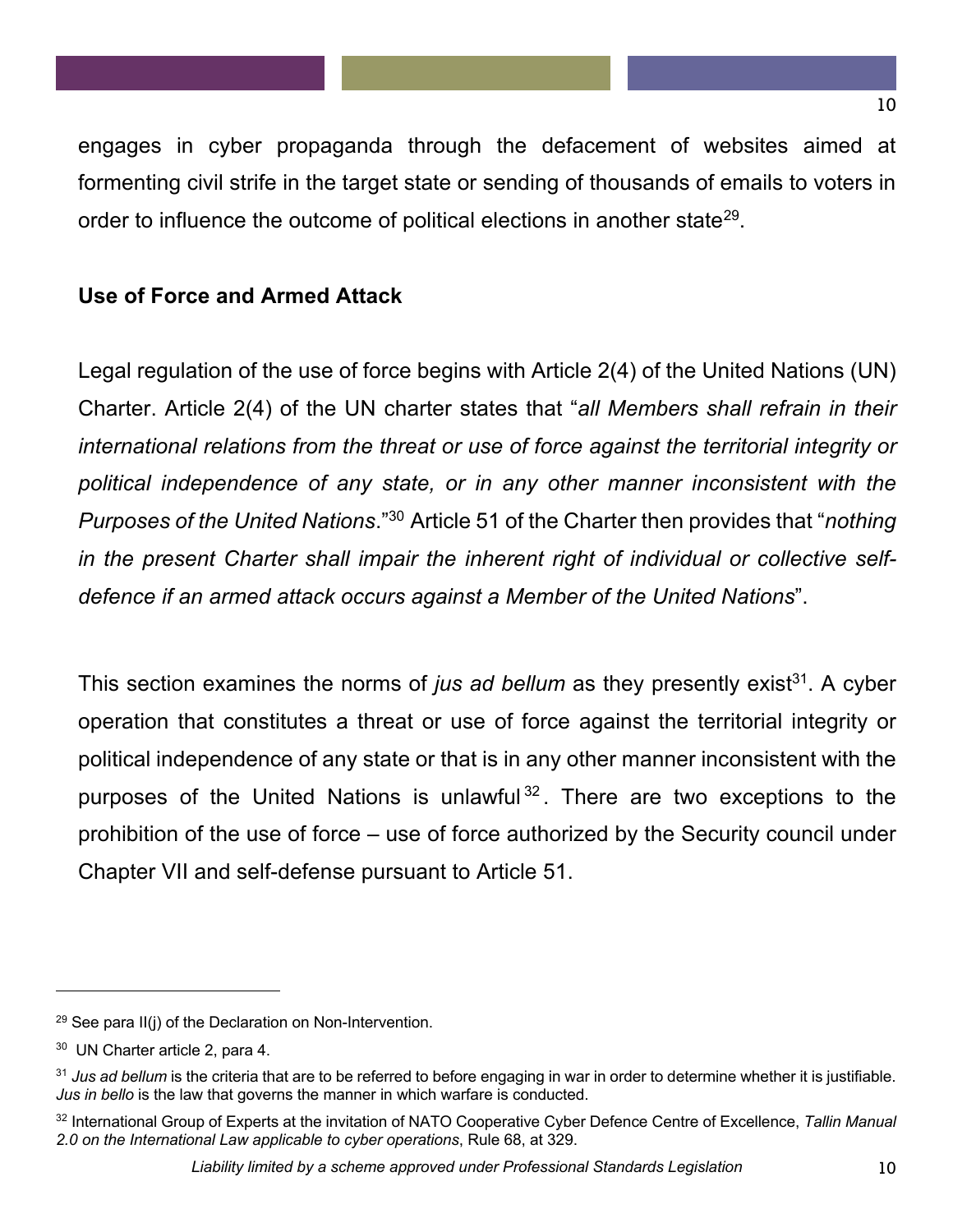Art 2(4) contains two prohibitions – the prohibition against the use of threat and the prohibition against the use of force. There is no authoritative definition of the terms "threat" and "use of force". The UN Charter does not stipulate a criterion to determine whether an act amounts to a use of force.

A cyber operation constitutes a use of force when its scale and effects are comparable to non-cyber operations rising to the level of a use of force<sup>33</sup>. The notion of "use of force" should be considered in relation to an "armed attack" which is the threshold at which a state may lawfully use force in self-defense. In the Nicaragua judgment<sup>34</sup>, the ICJ found that "scale and effects" are to be considered when determining whether particular actions amount to an "armed attack"<sup>35</sup>. This same test applies to what constitutes "use of force". In the same case, the ICJ distinguished the most grave forms of the "use of force" (*those constituting an armed attack for the purposes the law of self-defense*) from other less grave forms<sup>36</sup>. In *Nicaragua v US*, the Court noted that merely funding guerrillas engaged in operations against another state did not cross the use of force threshold. However, it found that arming and training a guerrilla force that is engaged in hostilities against another state qualifies as a use of force. Hence, "use of force' is not restricted to the employment of the offending State's own military or armed forces.

<sup>33</sup> *Ibid* at 330.

<sup>34</sup> *Military and Paramilitary Activities in and Against Nicaragua* (1986) I.C.J. 14 (27 June) (*Nicaragua v US*); and see also at [202] ("The principle of non-intervention involves the right of every sovereign State to conduct its affairs without outside interference. . . . Expressions of an *opinio juris* regarding the existence of this principle ... are numerous .... .").

<sup>35</sup> International Group of Experts at the invitation of NATO Cooperative Cyber Defence Centre of Excellence, *Tallin Manual 2.0 on the International Law applicable to cyber operations,* Rule 71, at 339.

<sup>36</sup> *Nicaragua v US*, para 191. The court pointed to the Declaration on Friendly Relations, noting that while certain of the actions referred to therein constituted armed attacks, others only qualified as uses of force.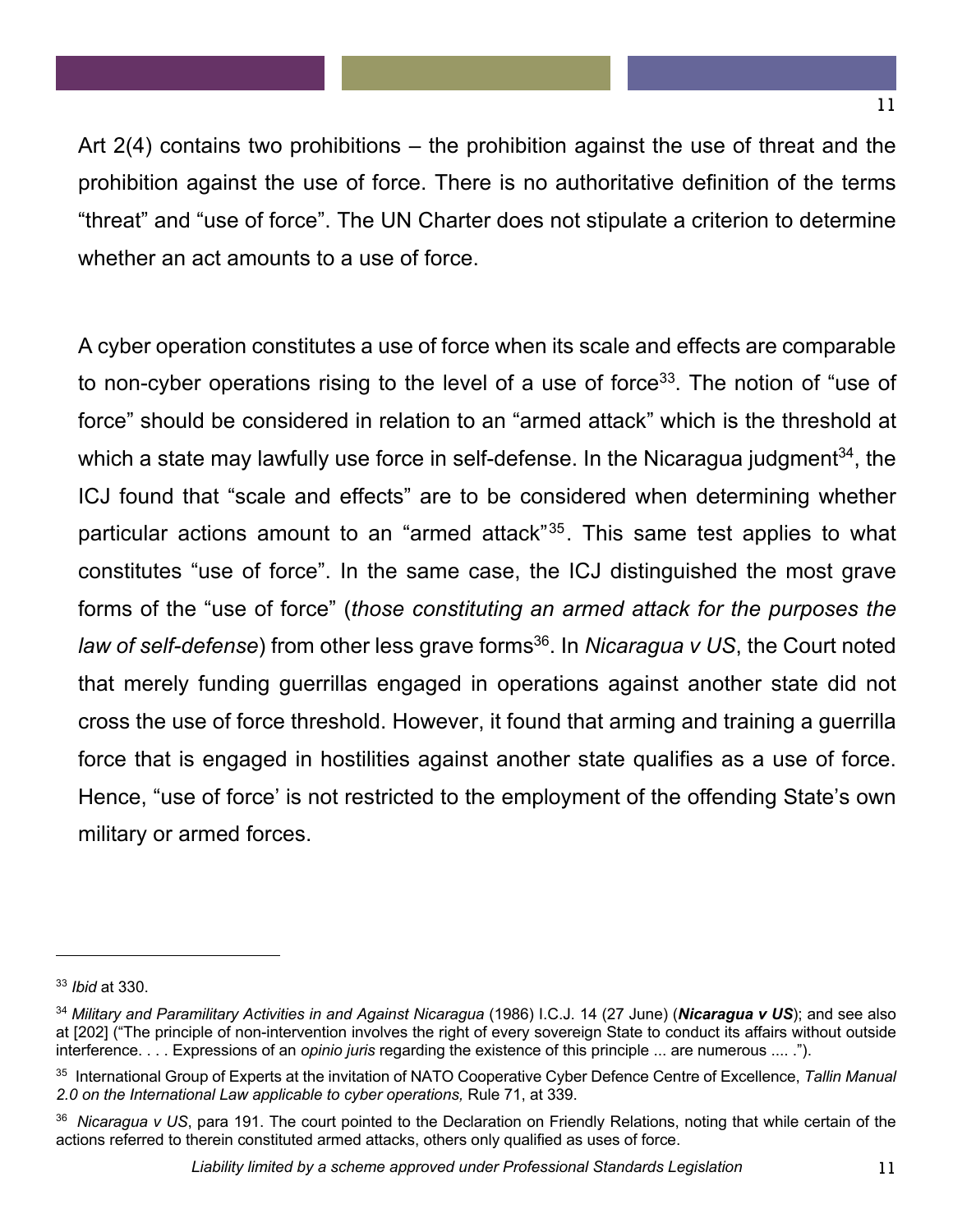Notably Article 2(4) of the UN Charter does not specify the methods through which a threat could be carried out and thus communicating a threat via Internet would be on the same theoretical footing as communicating a threat by traditional methods. The cyber threat could also warn of a possible cyber attack by the threatening state. Whether this is a threat under Article 2(4) depends on whether the use of cyber force envisaged in the threat is unlawful. The ICJ has linked the legality of threats to the legality of the use of force in the same circumstances. The question is whether the cyber operation constitutes the "use of force" for the purpose of the prohibition in Article 2(4). The prohibition extends to non-Member States by virtue of customary international law. The fact that a cyber operation does not qualify as "use of force" does not necessarily render it lawful under international law. It may constitute a violation of sovereignty<sup>37</sup> or a breach of the prohibition on intervention<sup>38</sup>. "Use of force" and "threat" are not defined under the Charter. However, certain categories of coercive operations do not qualify as "use of force".39

Historically, there is a great divide on the interpretation of the prohibition of the use of force in Art 2(4). The prevailing view in the United States is that the prohibition of the use of force in Article 2(4) ("the "Prohibition") and the complementary right of selfdefense in Art 51 ("Self-Defense Right") apply solely to military attacks or armed violence. <sup>40</sup> This view is somewhat supported by the textual meaning as seen in the

<sup>37</sup> International Group of Experts at the invitation of NATO Cooperative Cyber Defence Centre of Excellence, *Tallin Manual 2.0 on the International Law applicable to cyber operations,* Rule 4, at 339 ("A State must not conduct cyber operations that violate the sovereignty of another state").

<sup>38</sup> *Ibid* at 312.

<sup>39</sup> Matthew C. Waxman, "The Power to Threaten War", *The Yale Law Journal*, 123:1626, (2014); Matthew C. Waxman, "Cyber-Attacks and Use of Force: Back to the Future of Article 2(4)", 36 *Yale Journal of International Law* (2011), 430.

*Liability limited by a scheme approved under Professional Standards Legislation* 12 <sup>40</sup> See NRC Committee Report, *supra* note 4, at 253 ("traditional [law of armed conflict] emphasizes death or physical injury to people and destruction of physical property as criteria for definitions of "use of force" and "armed attack"); Tom J. Farer, "Political and Economic Coercion in Contemporary International Law", 79 *AM. J. INTL'L.* 405, 408-09 (1985) (describing two main interpretations of Articles 2(4) and 51, arguing that the only one wherein "the only justification for force is prior or imminent armed force by one's adversary" is logically sound); Albrecht Randelzhofer, Article 2(4) in "The Charter of the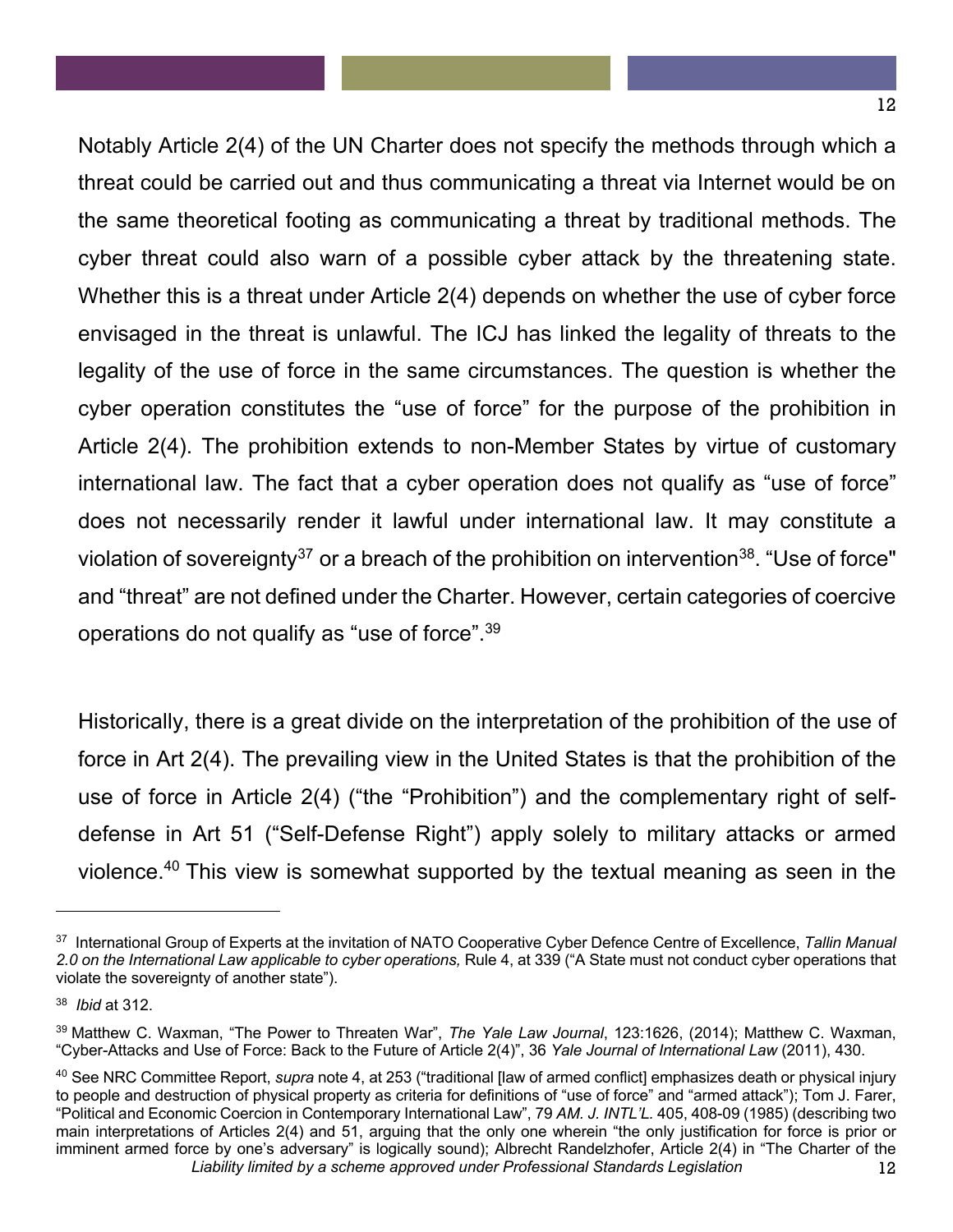UN Charter's preamble, which sets out the goal that "*armed force….not be used save in the common interest*". Also, Article 51 refers to self-defense against "armed" attacks. This narrow interpretation of the Prohibition implies that other use of force, for example, via coercion or interference is not caught by Article 2(4).

Pursuant to the narrow interpretation school of thought, an Australian retaliation or response regime that includes interference with the offending State's financial regulatory systems, covert economic disruptions or computer network attacks may not be caught by the Prohibition, to the extent that it does not involve military attacks or armed violence. Furthermore, it is argued that the expression of "force" also appears in the Preamble of the Charter and in Articles 41 and 46 where it is preceded by the adjective "armed" whilst in Article 44, the reference is to military force only<sup>41</sup>. This has enabled the argument that "force" though unqualified in Article 2(4) refers to armed force.

The second school of thought counter-argues that the specification of "armed attacks" in Article 51 suggest that the drafters envisioned the prohibited "force" in Article 2(4) as a broader category not limited to particular methods <sup>42</sup>. This broader interpretation sees coercion as a "use of force". This view is embraced by States in the developing world, which have pushed the notion that force includes other forms of pressure,

United Nations: A Commentary", *supra* note 22, at 112, 117 (noting that the term "force" as used in Article 2(4) is "according to the correct and prevailing view, limited to armed force"); Bert V. A. Roling, "*The Ban on the Use of Force and the UN Charted*", The Current Legal Regulation of The Use of Force 3, 3 (A. Cassese ed,1986) ("it seems obvious to the present writer that the "force" referred to in Art 2(4) is "military force").

<sup>&</sup>lt;sup>41</sup> Article 41 of the UN Charter includes "the complete or partial interruption of [...] telegraphic, radio and other means of communication" in the list of measures "not involving the use of armed force"; this however is not helpful where the effect of the cyber attacks on a computerized society is more drastic than contemplated by the drafters.

<sup>42</sup> Matthew C. Waxman, "Cyber-Attacks and Use of Force: Back to the Future of Article 2(4)", 36 *Yale Journal of International Law* (2011), 428.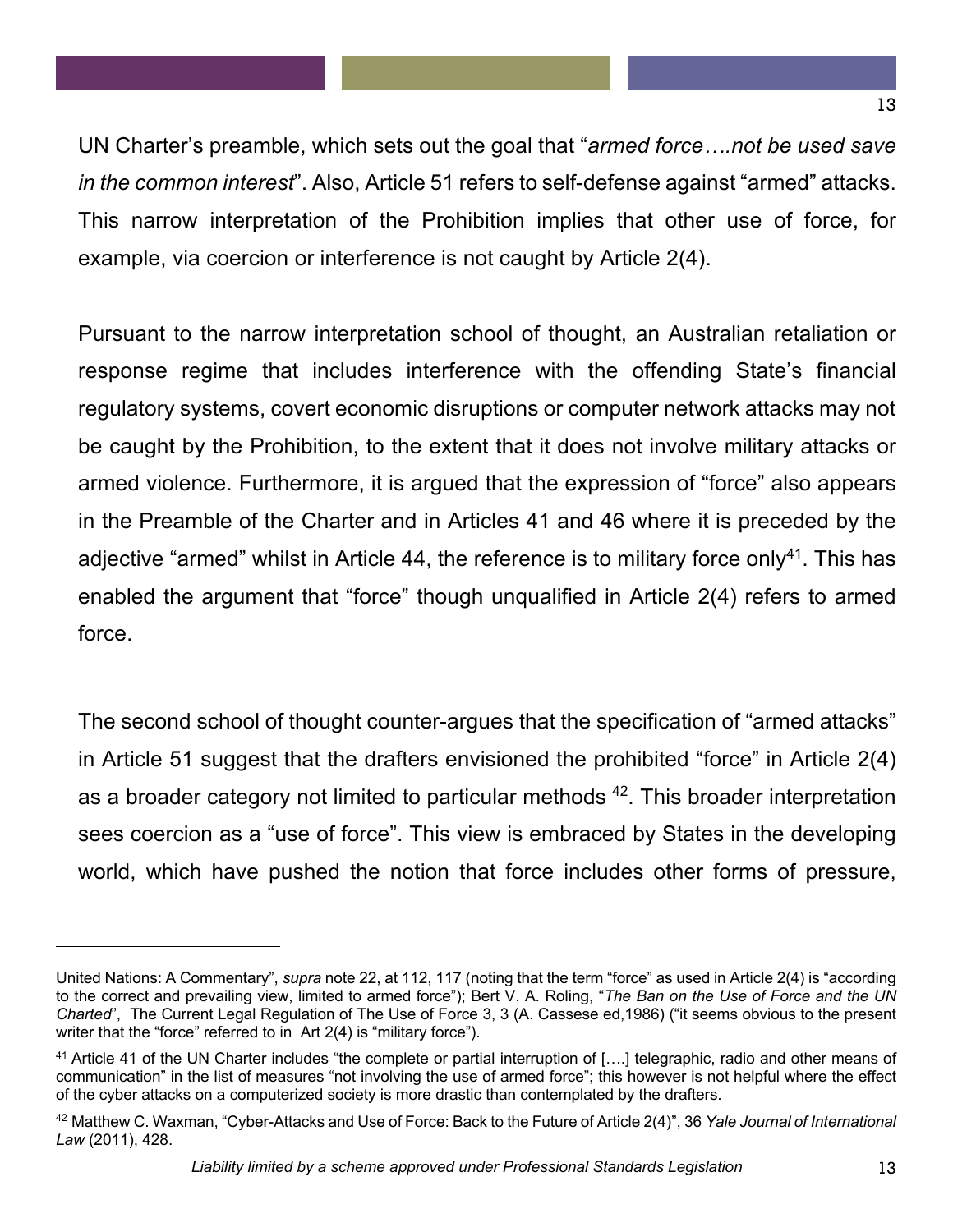including political and economic coercion threatening to state autonomy<sup>43</sup>.

Pursuant to the broad interpretation, Australia would be in violation of the Prohibition if the intended response is likely to exert coercive pressure on the victim state – for example by threatening to cripple its financial sector. The question that also arises is whether such a forceful response albeit in the form of economic coercion can trigger the Self-Defense Right in favour of the victim state under Article 51. The broader interpretation proponents argue that if the drafters wanted to refer to "armed force", they would have said so expressly and, as this was not included in Article 2(4), the drafters intended a broad interpretation. However, the *travaux preparatoires* reveal that the drafters did not intend to extend the Prohibition to economic coercion and political pressures<sup>44</sup>.

It is therefore generally agreed that Article 51 carves out an exception to the prohibition of the use of force as set out in Art 2(4). However, there is significant debate about the extent to which the self-defense right in Article 51 permits a state to resort to military force. Here, the question that emerges is whether the existing international legal framework imposes constraints on hostile retaliatory cyber operations. Does the selfdefense right pursuant to Article 51 give rise to a right to use military force in response?

The classic statement of justification for pre-emptive self defence was issued by U.S. Secretary of State Daniel Webster in 1842 in response to British military claims of justification in attacking the steamboat the *Caroline* in 1837 near Niagara Falls. The

<sup>43</sup> *Ibid* at 429.

<sup>44</sup> According to article 32 of the 1969 Vienna Convention on the Law of Treaties, the preparatory works of a treaty are a supplementary means of interpretation.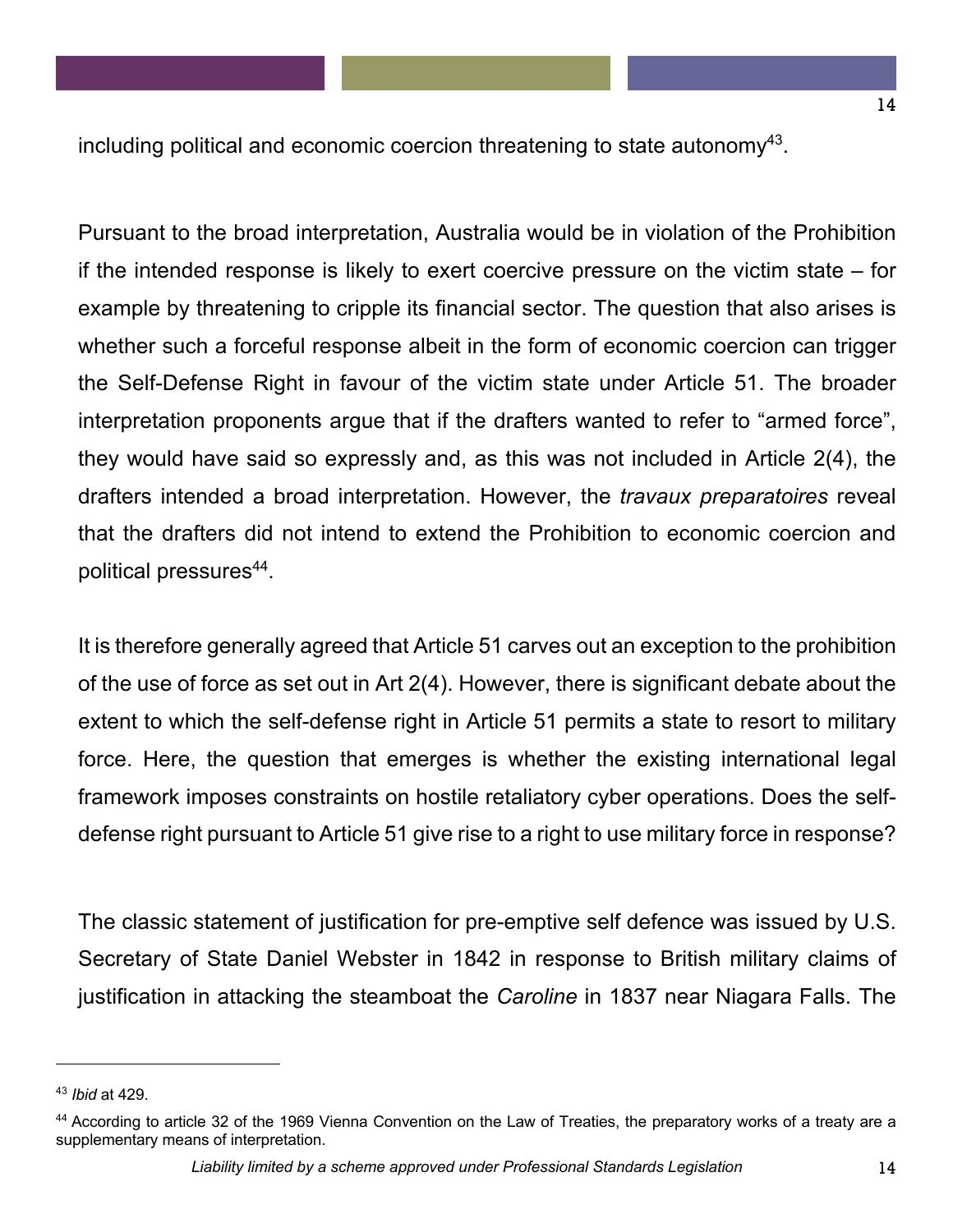boat had been conveying men and arms to fuel a rebellion in Upper Canada. A British military unit entered the United States and destroyed the vessel resulting in the loss of two American lives. The British claimed to be acting in self-defence. Webster's letter to his counterpart, Lord Ashburton, argued:

"Undoubtedly it is just, that, while it is admitted that exceptions growing out of the great law of self-defense do exist, those exceptions should be confined to cases in which the necessity of that self-defence is instant, overwhelming, leaving no choice of means, and no moment of deliberation".<sup>45</sup>

The British accepted this test by justifying its actions accordingly.46 The "*Caroline* test" requires that nations show that use of force is necessary due to an imminent threat, and that the response is proportionate to the threat. The test came to be accepted as part of customary international law.<sup>47</sup>

A State that is the target of a cyber operation that rises to the level of an armed attack may exercise its inherent right of self-defense. Whether a cyber operation constitutes an armed attack depends on its scale and effects<sup>48</sup>. An armed attack must have a trans-border element. This is achieved when a state engages another state in cyber operations that qualify as an armed attack or when a state directs non-state actors to act on its behalf. The right to employ force in self-defense extends beyond kinetic

<sup>45</sup> Letter from U.S. Secretary of State Daniel Webster to British Minister Henry Fox (Apr. 24, 1841), in 29 *British and Foreign State Papers*, 1840-1841, at 1138 (1857).

<sup>46</sup> Letter from Lord Ashburton to U.S. Secretary of State Daniel Webster (July 28, 1842), in 30 *British and Foreign State Papers*, 1841-1842, at 1858 (1857).

<sup>47</sup> John Yoo, "International Law and the War in Iraq" 97 *Am. J. Int'l L.* 563 (2003) at 572.

<sup>48</sup> International Group of Experts at the invitation of NATO Cooperative Cyber Defence Centre of Excellence, *Tallin Manual 2.0 on the International Law applicable to cyber operations,* Rule 71, at 339.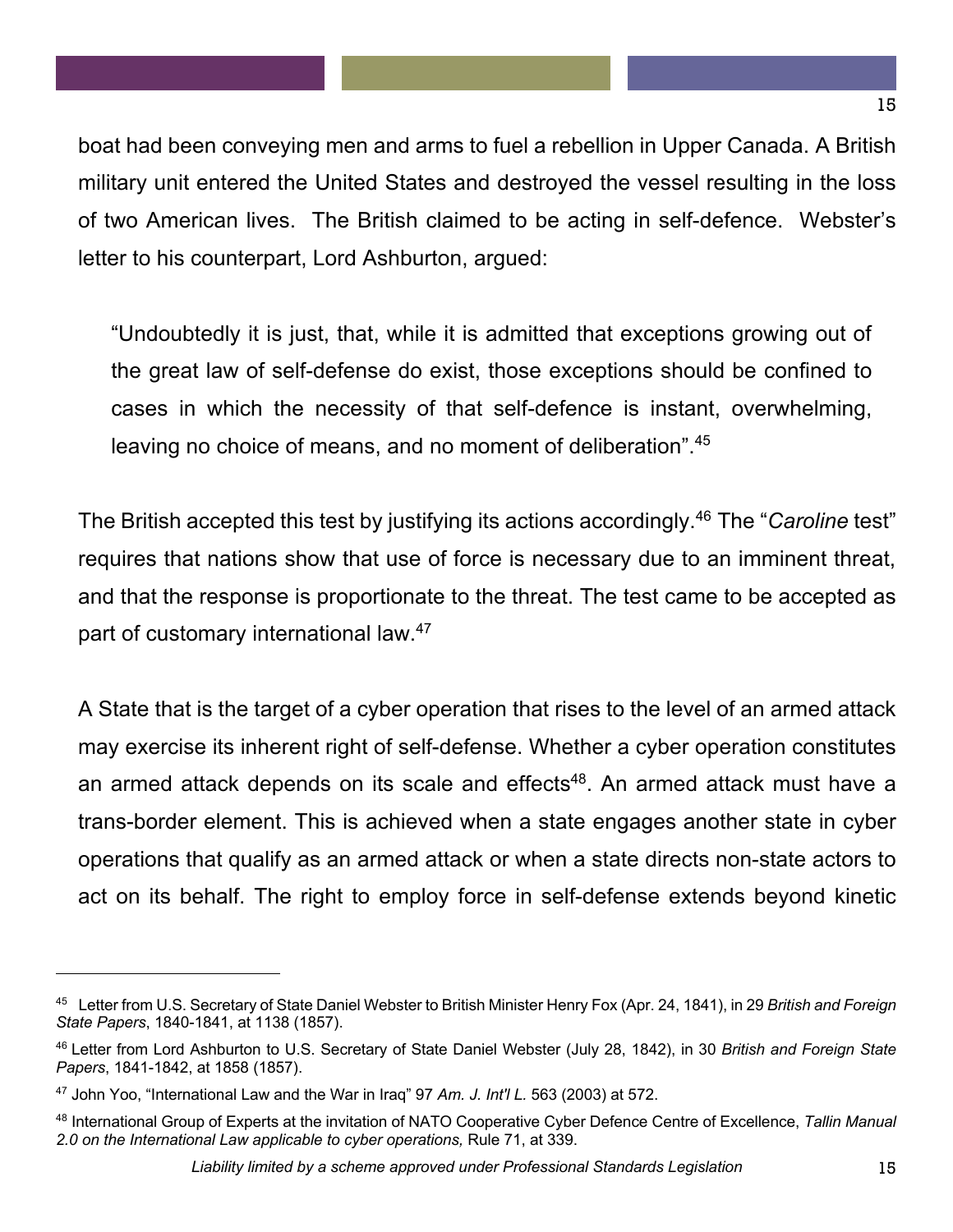armed attacks to cyber operations<sup>49</sup>. To qualify as an armed attack, the cyber operation must employ the use of a cyber weapon. An armed attack presupposes the use of force for the purpose of Art 2(4) but it does not equate to use of force. Not every use of force rises to the level of an armed attack<sup>50</sup>. The scale and effects required for an act to be characterized as an armed attack exceed those required to qualify an act as use of force.

The law is still unclear as to the precise point at which the effects of a cyber operation will tantamount to an armed attack. In the *Nicaragua v US* judgment, the ICJ accepted that a definition of "armed attacks" is not included in the Charter and is not part of Treaty Law. However, the Court distinguished between an armed attack and a "mere frontier incident". The ICJ also noted that Article 51 does not refer to specific weapons and that it applies to "any use of force, regardless of the weapons employed".

This paper contends that the fact cyber attacks do not employ the use of traditional weapons does not mean that they are not "armed attacks" and as such exempted from Article 51. As Zemanek notes "*it is neither the designation of a device, nor its normal use which makes it a weapon but the intent with which it is used and its effect*". The use of any device which results in a considerable loss of life and/or extensive destruction of property must therefore qualify as an armed attack<sup>51</sup>. The foregoing notwithstanding, it is acceptable that not all cyber attacks will qualify as an armed attack.

 $\overline{a}$ 

16

<sup>49</sup> *Ibid* at 340.

<sup>50</sup> *Nicaragua v US* para 191.

<sup>51</sup> K. Zemanek, *"Armed Attack" Max Planck Encyclopedia of Public International Law*, 2010, para 21.

*Liability limited by a scheme approved under Professional Standards Legislation* 16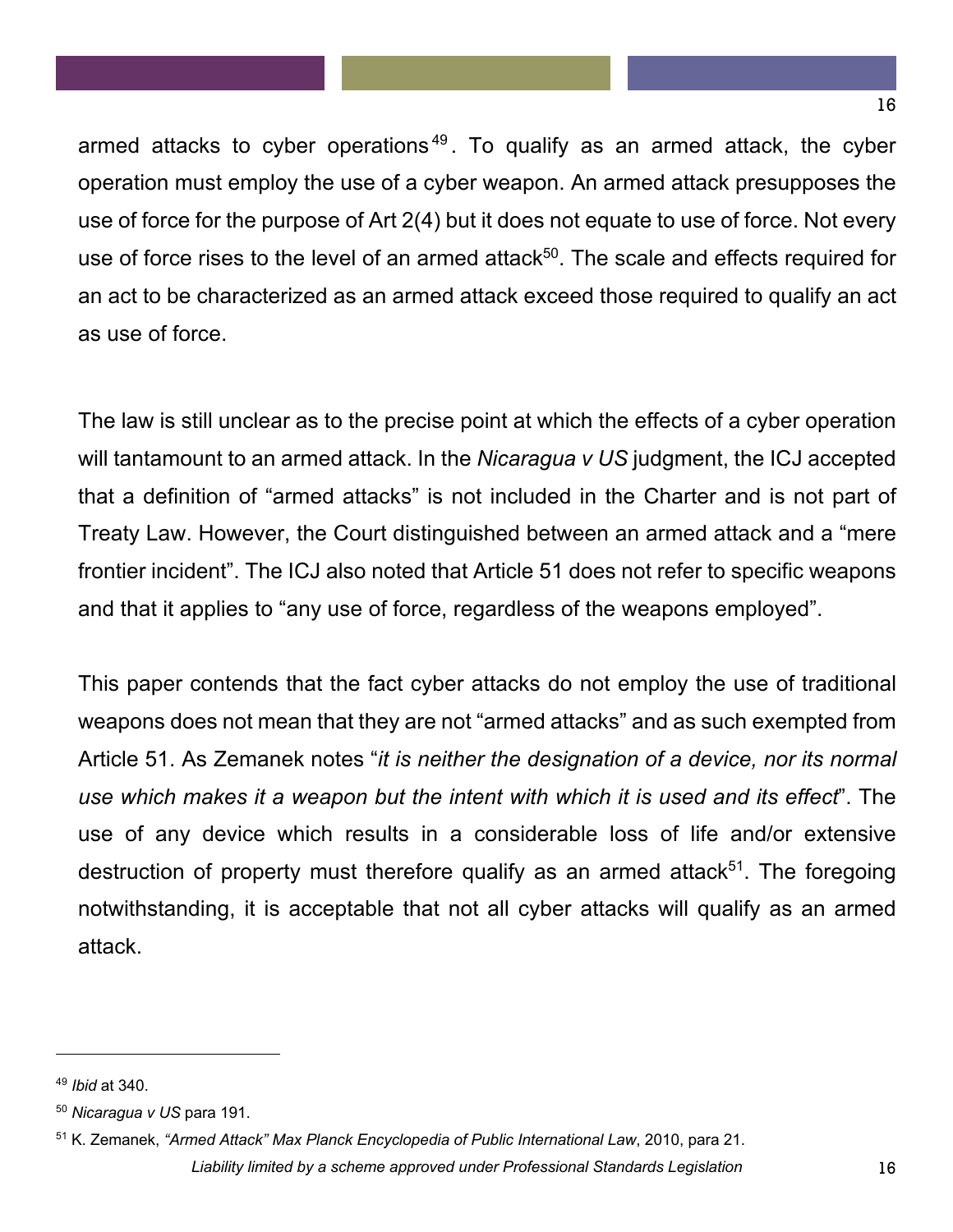There is also no consensus on the status of cyber operations that do not result in injury, death, damage or destruction but which otherwise have extensive negative effects. This is illustrated in the 2010 Stuxnet operation. Despite the scale of the damage caused to Iranian centrifuge, there is no consensus that this amounted to an armed attack- even though there is an agreement that it constituted use of force<sup>52</sup>.

Pursuant to Article 51, Australia as a victim state would have the right to individual or collective self-defense if the relevant attack is characterised as an "armed attack". Thus, in contemplating retaliatory cyber operations, Australia must be highly sensitive to the international community's probable assessment of whether the operations violate the prohibition of the use of force<sup>53</sup> and whether the incident qualifies an armed attack to trigger the Self-Defense Right.

In assessing whether its contemplated operations will violate the prohibition in Art 2(4), Australia will consider the following factors: the severity, the immediacy, the directness, the invasiveness, measurability of effects, the military character, and the presumptive legality of State involvement. These factors are not legal criteria and are not exhaustive.

# **E. AUSTRALIAN REGULATORY FRAMEWORK**

Governments routinely engage in a wide spectrum of cyber operations, and researchers have identified more than 100 states with military and intelligence cyber

<sup>52</sup> International Group of Experts at the invitation of NATO Cooperative Cyber Defence Centre of Excellence, *Tallin Manual 2.0 on the International Law applicable to cyber operations*, at 342.

<sup>53</sup> *Ibid* at 333.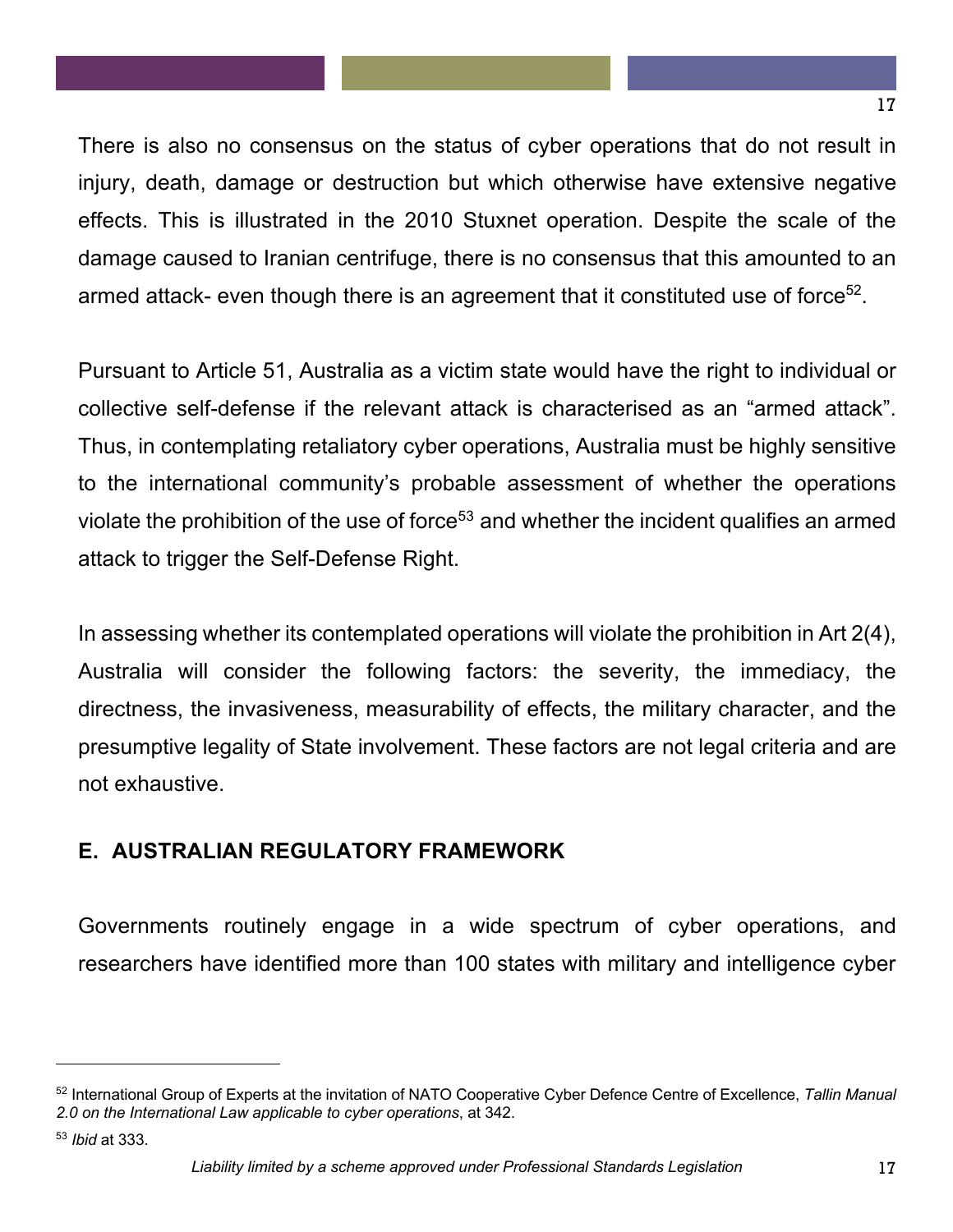units<sup>54</sup>. The Australian government embraces transparency and has declared the existence of its offensive cyber capability and its ability to respond to serious cyber attacks, support military operations, and to counter offshore cybercriminals<sup>55</sup>. In April 2016, Prime Minister Malcolm Turnbull confirmed that Australia has an offensive cyber capability. This was the first time any State had announced such a policy<sup>56</sup>. In November 2016, he announced that the capability was being used to target Islamic State, and on 30 June 2017 Australia became the first country to openly admit that its cyber offensive capabilities would be directed at 'organized offshore cyber criminals'.

Australia's offensive cyber capability resides within the Australian Signals Directorate (ASD). It can be employed directly in military operations, in support of Australian law enforcement activities, or to deter and respond to serious cyber incidents against Australian networks. While physically housed within ASD, the military and law enforcement applications have different chains of command and approvals processes<sup>57</sup>. Any offensive cyber operation in support of the ADF is planned and executed under the direction of the Chief of Joint Operations and, as with any other military capability, is governed by ADF rules of engagement<sup>58</sup>.

When the first public disclosure of Australia's offensive cyber capability was made, the Prime Minister emphasized Australia's compliance with international law: '*The use of such a capability is subject to stringent legal oversight and is consistent with our support for the international rules-based order and our obligations under international* 

<sup>54</sup> Fergus Hanson and Tom Uren, Australia's Offensive Capability at 5 < www.aspi.org.au/report/australias-offensive-cybercapability>.

<sup>55</sup> *Ibid.*

<sup>56</sup> *Ibid* at 4.

<sup>57</sup> *Ibid* at 6.

<sup>58</sup> *Ibid* at 7.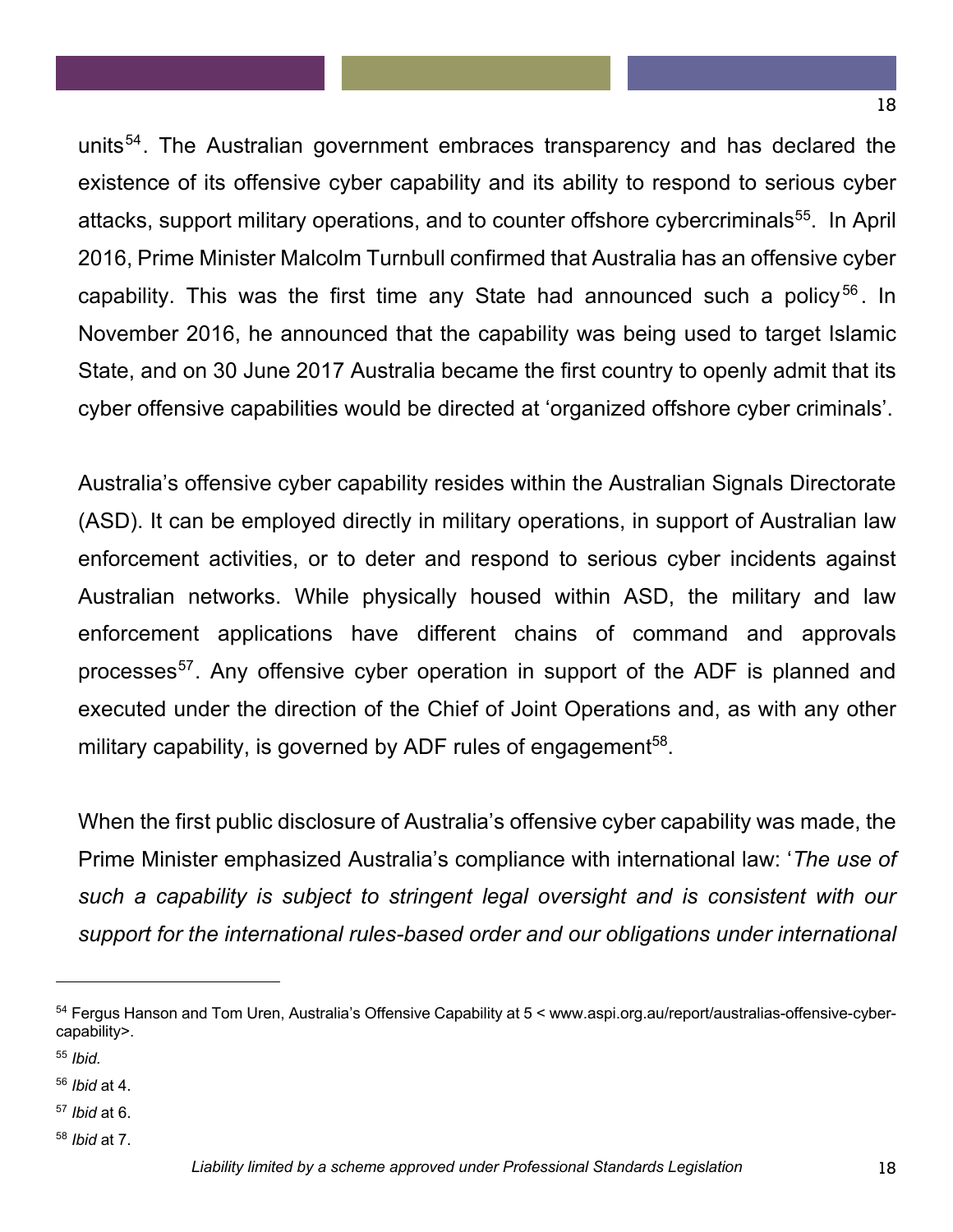*law*. 59. Every offensive cyber operation is planned and conducted in accordance with domestic law, and is consistent with Australian obligations under international law<sup>60</sup>.

Australia accepts the centrality of international law and its application to States' use of cyberspace was affirmed in 2013 in the consensus report of the third *United Nations Group of Governmental Experts (UNGGE) on Developments in the Field of Information and Telecommunications in the Context of International Security*, which was chaired by Australia, and reaffirmed in the 2015 report of the UNGGE. However, Australia recognizes that activities conducted in cyberspace raise new challenges for the application of international law, including issues of sovereignty, attribution and jurisdiction, given that different actors engage in a range of cyber activities which may cross multiple national borders.

Australia's stance can be summarized as follows<sup>61</sup>:

- The United Nations Charter and the law on the use of force (*jus ad bellum*) apply to activities conducted in cyberspace.
- For cyber operations constituting or occurring within the context of an international or non-international armed conflict, the relevant international humanitarian law (*jus in bello*) will apply to the conduct of these cyber activities.
- For cyber activities taking place outside of armed conflict, general principles of international law, including the law on state responsibility, apply.
- § Australia also adopts norms that regulate the responsible behaviour of States in

 $\overline{\phantom{a}}$ 

<sup>59</sup> *Ibid* at 6.

<sup>60</sup> *Ibid* at 9.

<sup>&</sup>lt;sup>61</sup> Commonwealth of Australia, Department of Foreign Affairs and Trade, Australia's International Cyber Engagement Strategy, October 2017, at 90.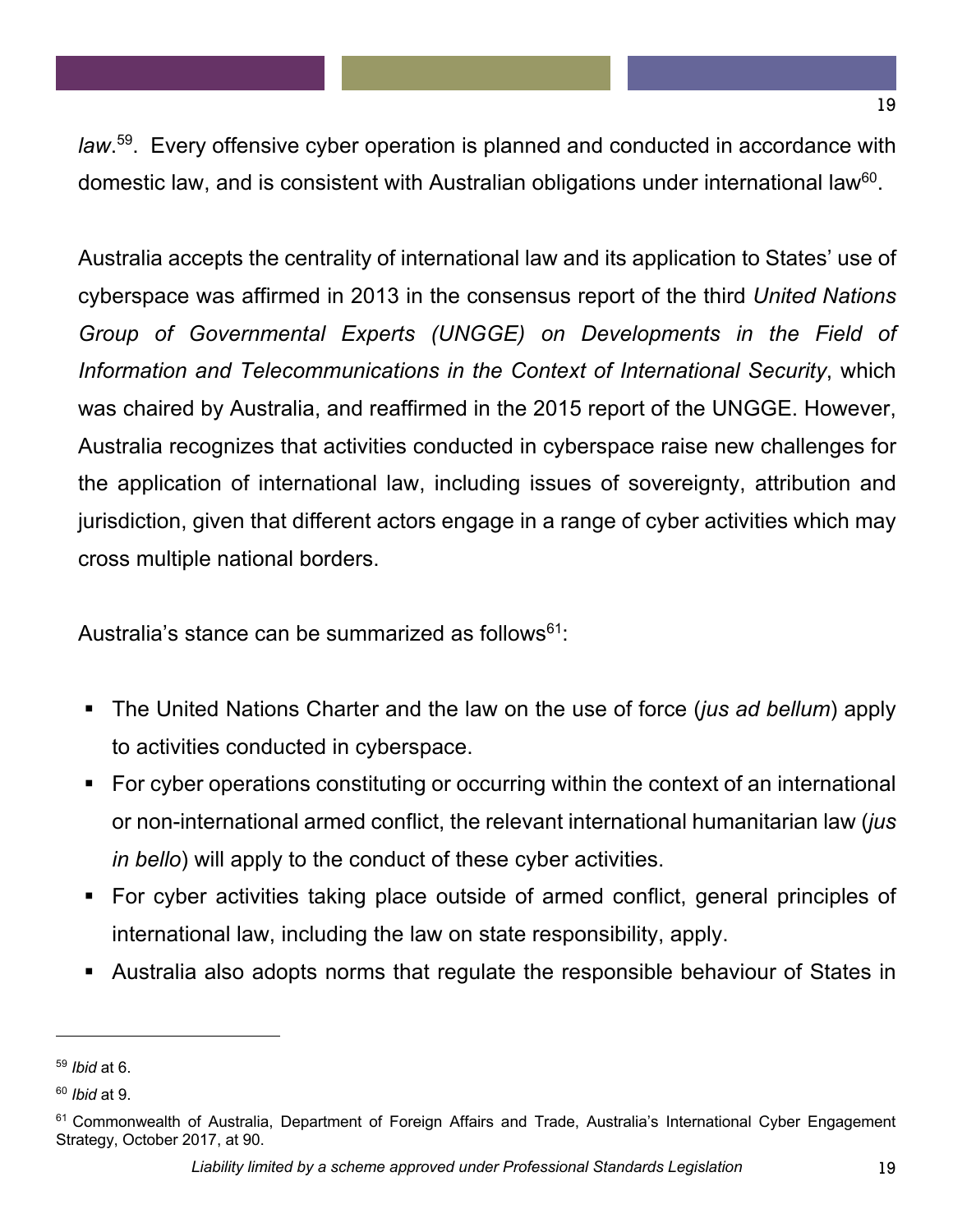cyberspace as reflected in the report of the 2015 *UN Group of Government Experts*  on *Development in the Field of Information and Telecommunications in the Context of International Security* (A/70/174)62.

§ The cumulative reports of the *UN Group of Governmental Experts on Developments in the Field of Information and Communication Technologies in the Context of International Security* (UN Group of Governmental Experts) have contributed to our collective understanding of how international law applies to states' conduct in cyberspace. The Tallinn Manuals are also an important academic contribution to international legal dialogue in this area<sup>63</sup>.

# **CONCLUSION**

Regulation of cyberspace activities pose unique albeit familiar problems. Legal line drawing with respect to the use of force and right to self-defence reflects the distribution of power and vulnerability amongst States.

In the event of a state-sponsored cyber attack, Australia's response could comprise law enforcement or diplomatic, economic or military measures as appropriate for the circumstances. This could include, but is not restricted to, offensive cyber capabilities that disrupt, deny or degrade the computers or computer networks of adversaries. Regardless of the context, Australia's response would be proportionate to the circumstances of the incident, would comply with domestic law, and be consistent with its obligations under international law.

Attribution of malicious activity is necessary to enable a range of response options.

l

20

<sup>62</sup> *Ibid* at 92.

<sup>63</sup> *Ibid* at 48.